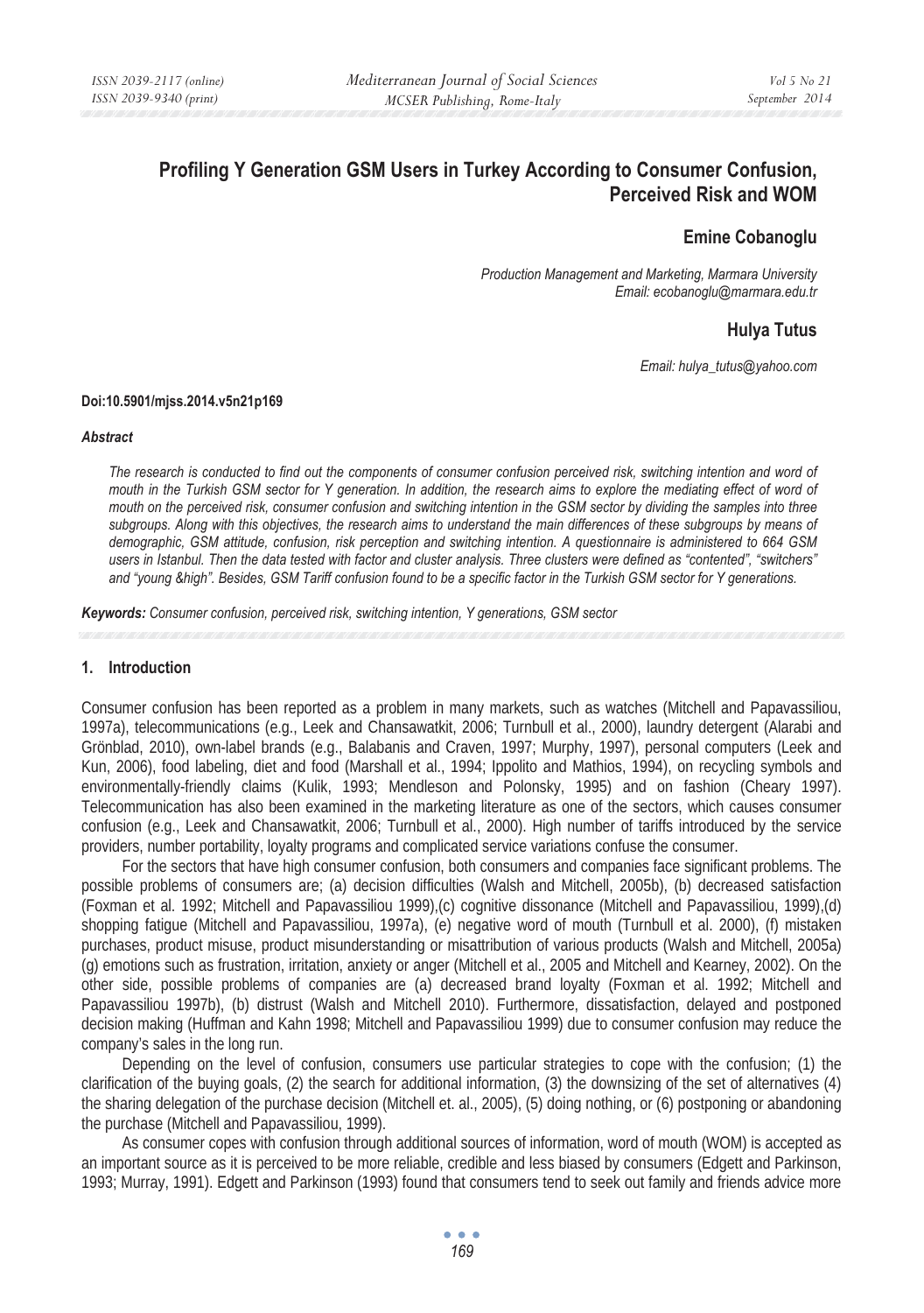| ISSN 2039-9340 (print) | ISSN 2039-2117 (online) | Mediterranean Journal of Social Sciences | Vol 5 No 21    |
|------------------------|-------------------------|------------------------------------------|----------------|
|                        |                         | MCSER Publishing, Rome-Italy             | September 2014 |

often when purchasing a service because of the lack of tangible evidence to help them to evaluate the purchasing decision in order to decrease the risk associated to purchase decision.

Perceived risk is also very important for consumer confusion and strategies to cope with it, as consumers' perceptions of risk are central to their evaluations and purchasing behaviors (Dowling and Stealin, 1994; Mitchell, 1999). It was found that individuals tend to become more involved in a purchase if their perceived risk of making a wrong decision or experiencing unfavorable purchase consequences is high (Foxman et al., 1990). The purchase task becomes more important as perceived risk increases (Bloch and Richins 1983). As a consumer's perception of product importance increases, so does involvement and the information search activities associated with the product purchase (Clarke and Belk 1979; Jacoby et. al., 1978). Higher personal involvement is posited to lead to a more thorough evaluation of the alternatives and analysis of differences between brands (Balabanis and Cravens, 1997; Beatty and Smith, 1987 and Duncan and Olshavsky, 1982). Therefore it can be said that, as perceived risk increases consumer experiences less likelihood of confusion due to ambiguity or similarity and higher likelihood of overload confusion.

Telecommunications sector, more specifically GSM sector has been growing and due to the market dynamics of the sector, (overchoice, excessive marketing communications, and similar tariff /promotions) consumer experience confusion (e.g., Leek and Chansawatkit, 2006; Turnbull et al., 2000). Young population more specifically Generation Y (Gen Y) is the one of the important target markets for the sector as Gen Y is the future of the economic force with spending and population. By 2025, they will make up 75% of World's workforce (Edelman Eighty Ninety-five Report, 2012). They have high influence on today's consumer behavior by affecting the decisions of their peers and parents. 74% of gen Y says that they influence the purchase decision of other generations (Edelman Eighty Ninety-five Report, 2012). They use mobile phones intensively since they are the most technologic and mobile generation. 60% of Gen Y says that they compulsively check their phones for emails, texts and social media. 90% expressed that checking their phones is an important part of their daily routine. Two out of three spend equal or more time online with friends than in person (Cisco Connected World Technology report, 2012). WOM is considered to effect the purchase decisions of Gen Y since Gen Y give high importance especially to their peers' experience, which often guides their product and brand choices (Williams and Page, 2010 ).

The main objective of the study is to find out the components of consumer confusion, perceived risk, switching intention and word of mouth in the Turkish GSM sector for Gen Y. In addition, the study aims to identify Gen Y subgroups existing among Turkish GSM users by using perceived risk, consumer confusion and WOM as basis for cluster analysis to propose strategies for GSM companies to reach these market segments more effectively. The study was conducted in Turkey as after the launch of MNP, on November 9, 2008, when the competition and consumer confusion in the market increased (Turkiye Newspaper, 2013). Turkey is an attractive market for GSM operators. Turkish GSM sector's share is \$ 15 billion as of 2011 (Ozgenturk, 2012). Besides, the Turkish GSM market has an oligopolistic structure. There are currently three mobile operators; Turkcell, Vodafone- Turkey and Avea with a total of 67.6 million GSM lines as of December 31, 2012. The mobile line penetration rate in Turkey was at 88.6% in 2011 and rose to 89% in 2012. While the rate in Europe has reached 130%, this figure indicates that the Turkish market has growth potential in the medium-term due to his young and dynamic population (Turkcell Annual Report, 2012).

Moreover, Gen Y is about 25% of the population (Dunya Newspaper, 2012), which makes this generation as an important target market in Turkey especially for GSM sector as an important percentage of the Gen Y use smart phones and cell phones. Finally, the research aims to understand the main differences of these subgroups by means of demographic, GSM attitude, confusion, risk perception and switching intention.

The result of the study will be helpful to the GSM operators to gain a better understanding of Gen Y's confusion, risk and WOM perception. The first part provides a literature review about consumer confusion, WOM and perceived risk. Then the following part, methodology will be explained. Afterwards, research findings of the study analyzed by factor analysis and cluster analysis. And finally, discussion and conclusion part will be provided.

### **2. Literature Review**

#### *2.1 Consumer confusion*

Consumer confusion mainly disturbs the mental process of consumers and prevents them from choosing the optimal choice. There are different definitions of consumer confusion in literature. Among these definitions Mitchell et. al. (2004) have a comprehensive definition which focuses on both pre and post purchase phase in defining consumer confusion. In the lights of all definitions, it can be said that consumer confusion is a disturbing mental state associated with stimulus similarity, information overload and cognitive unclarity. Definitions of consumer confusion by different authors through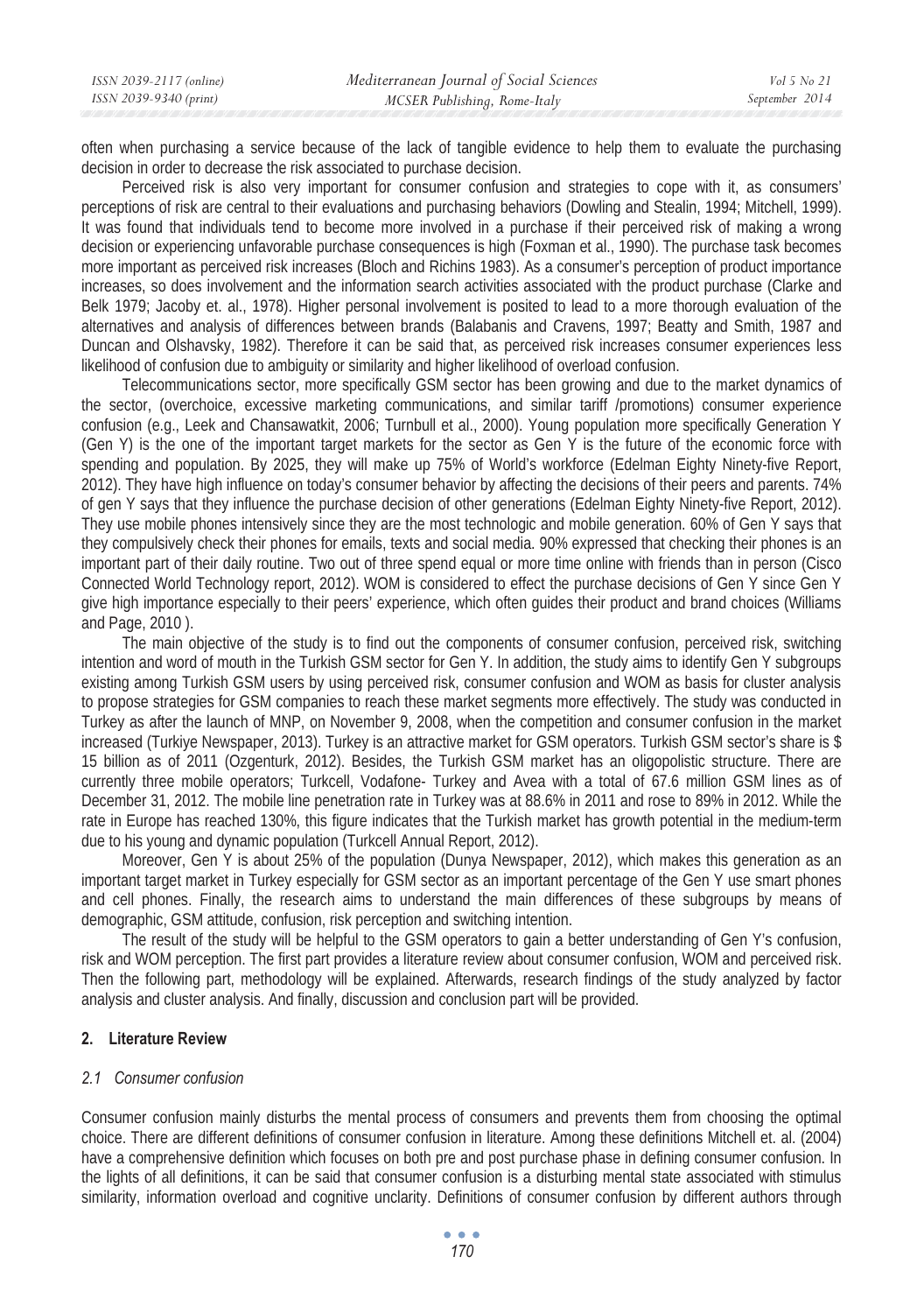time are provided in Appendix 1.

Three main sources cause consumer confusion: stimulus similarity, stimulus overload, stimulus ambiguity (Mitchell et. al. 2004; Mitchell and Papavassiliou, 1999).

Similarity confusion is a lack of understanding and potential alteration of a consumer's choice or an incorrect brand evaluation caused by the perceived physical similarity of products or services (Mitchell et.al. 2004). Similarity has been reported mainly in relation to low-involvement products (Kapferer, 1995; Miaoulis and D'Amato, 1978), product complexity is not necessarily an issue for stimulus similarity confusion. Similarity confusion can be caused by stimuli that are similar to stimuli the consumer learned in the past. Similarity confusion is mentioned in different studies: advertisements (e.g., Poiesz and Verhallen, 1989; Keller, 1991; Kent and Allen, 1994), interpersonal communications, the store environment or products, which are very similar (e.g., Loken et. al., 1986; Foxman et. al, 1992; Kapferer, 1995; Kohli and Thakor, 1997; Jacoby and Morrin, 1998; Brengman et. al., 2001), especially in terms of the issue of trademark infringement (Balabanis and Cravens, 1997; Foxman et. al., 1992; Miaoulis and D'Amato, 1978) color, style, packaging or lettering can be given (Matzler et. al., 2011).

According to Mitchell et. al. (2004), overload confusion is a lack of understanding caused by the consumer being confronted with an overload information rich environment that cannot be processed in the time available to fully understand, and be confident in the purchase environment.

Information and choice overload are closely linked. A large variety in choice typically leads to more information about attributes of the product or service, which can cause feelings of dissatisfaction when the information cannot easily be processed (Huffman and Kahn, 1998). Similarly, new products with many complex features may overwhelm consumers, persuading them to buy a product with many unnecessary features, which also leaves them unsatisfied with their choice (Thompson et al., 2005).

Clearly, information overload is not only caused by a proliferation of brands, but also by an increase in the amount of 'decision-relevant' information on the product in the environment surrounding the purchase of a given number of goods (Mitchell et. al; 2005).

Ambiguity confusion is a lack of understanding during which consumers are forced to re-evaluate and revise current beliefs or assumptions about products or the purchasing environment (Mitchell et. al., 2004).

Some authors refer to consumer confusion without associating it with similarity and overload (e.g., Mitchell and Papavassiliou 1999; Turnbull et. al., 2000; Olsen et. al. 2003), while others stress different aspects, such as; stimulus and product complexity (e.g., Berlyne 1960; Boxer and Lloyd 1994; Cahill 1995), ambiguous information or false product claims (e.g., Reece and Ducoffe 1987; Golodner 1993; Kangun and Polonsky 1995; Cohen 1999; Chryssochoidis 2000), non-transparent pricing (e.g., Berry and Yadav 1996) or poor product manuals (e.g., Glasse 1992), all of which present consumers with multiple interpretations of product quality and cause problems of understanding on part of the consumer (e.g., Eagly 1974; Hoch and Ha 1986) and are related to the concept of cognitive unclarity (Cox 1967). According to Cox (1967), consumers perceive unclarity when they feel uncomfortable from information ambiguity and incongruity.

### *2.2 WOM*

Consumers are likely to initiate product-related conversations and to request information from friends and relatives if they see risk in the purchase (Cunningham, 1966). Previous research has established that personal sources play a significantly influential role not only in affecting consumers' product choices and purchase decisions (Price and Feick 1984; Whyte 1954), and influencing the new product diffusion processes (e.g., Arndt 1967; Brooks 1957; Engel et. al.,1969; Feldman and Spencer 1965; Goldenberg et. al., 2001), but also in shaping consumers' pre-usage attitudes (Herr et. al., 1991) and post-usage evaluations of a product or service (Bone 1995) including post-purchase complaining option (Day, 1984;Singh, 1990), consumer satisfaction, repurchase intentions (Davidow, 2003) and customers' lifetime value (Hogan et. al., 2004). In this perspective, as WOM is often based on experience (Smith and Swinyard, 1983; Murray, 1991; Edgett and Parkinson, 1993; Muthukrishnan, 1995), it is perceived to be independent, trustworthy, reliable, credible and less biased. For these reasons, social networks usually accept WOM more willingly (Liu, 2006; Banerjee, 1993; Brown and Reingen, 1987; Murray, 1991). Definitions of WOM by different authors through time are provided in Appendix 2.

WOM is accepted as an important source of information used by people who seek information. Besides, all definitions accept WOM as a face-to-face activity. However, East et. al. (2008b) expand the definition of WOM by including written information. In addition, Haywood (1989) considers WOM as formal conversation while other authors agree that WOM is an informal conversation. Lastly, there is a shift in WOM definitions to electronic WOM after the Internet become more integrated into life activities as Dellarocas (2003) and Hennig-Thurau et al. (2004) stated it in their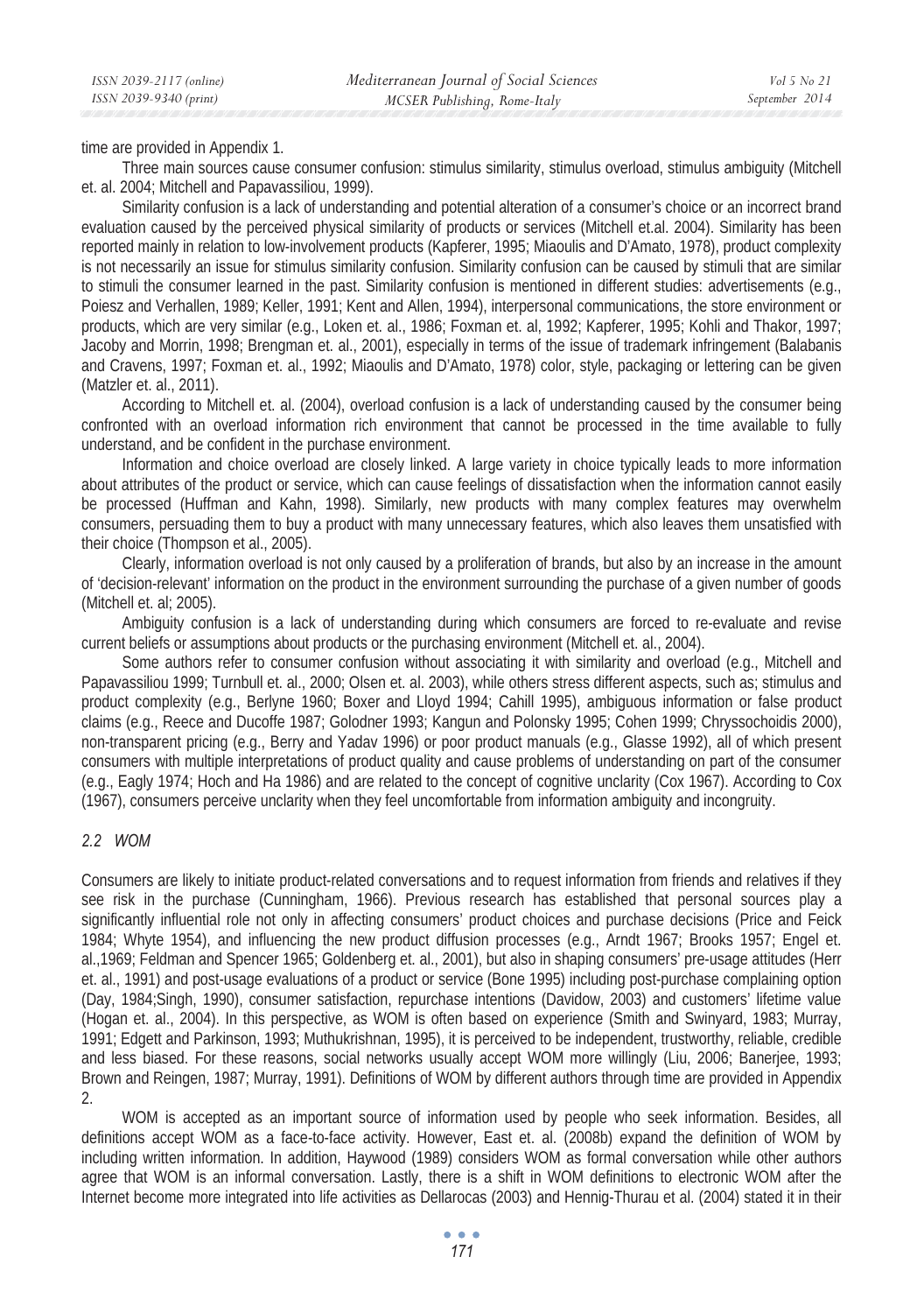definitions. After the electronic age, there is no need for face-to-face, direct and oral WOM as it defined before.

Arndt (1967) found that people who perceive higher risk tended to more actively seek WOM information than those who perceived risk to be lower. Similarly, Murray (1991) reported that WOM was the most important means of attaining risk-reducing information and creates even a greater impact on consumers, largely due to clarification and feedback opportunities.

### *2.3 Perceived risk*

According to Cox (1967), perceived risk is a function of (1) the amount at stake in a purchase and (2) the consumer's subjective feelings of certainty about the favorableness of purchase consequences. Perceived risk typically includes multiple dimensions, such as financial, performance, social, psychological, safety and time/convenience loss (Gabbott and Hogg, 1998 and Murray, 1991). Perceived risk is a product-category variable, meaning that the purchase of different products is typically associated with different degrees of perceived risk. Further, it is an individual characteristic, in that the purchase of the same product can be associated with different levels of perceived risk by different consumers.

Perceived risk is an important criteria especially prior the purchase decision. As perceived risk of the purchase increases, people will demand more information as a risk reduction strategy. Afterwards, which may cause a decrease in ambiguity or similar confusion on the other hand cause an increase in overload confusion.

## **3. Methodology**

In the research, non-probability sampling method with snowball and convenience sampling techniques from friends, neighbors, colleagues and acquaintances are used for convenience reasons.

The data collected in Istanbul from April 9, 2013 to 15 May 2013. To increase the response rate the questionnaires were distributed mainly face-to-face and were collected back immediately after the respondents filled them out. The questionnaire form was distributed to 750 people who were born between 1979 and 1994 presenting Gen Y (Kim and Hahn ,2012) and 724 of them were collected back with the response rate of 96%. After the invalid questionnaires were taken out, 664 valid questionnaires were remained with 88 % effective response rate.

Scales of the study were found in literature research on consumer confusion (Turnbull, 2000; Kasper et. al., 2010; Leek and Chansawatkit, 2006), word of mouth (East et. al., 2008a; Bhattacherjee and Sanford, 2006), perceived risk (Laroche et. al., 2004) and switching intention (Kim et. al., 2006).

## **4. Research Findings**

Factor analyses for WOM, switching intention, consumer confusion and perceived risk are executed independently. Variables, which have, factor load below 0, 50 were eliminated in the analysis. Some members of the sample did not use any WOM. Due to this reason, factor analysis of WOM was performed separately to the subgroup that accepted WOM about GSM operator lines.

In total, twelve factors are derived from factor analysis of independent variables and one factor derived from factor analysis of dependent variable. The related tables are presented below;

| Variable<br><b>Number</b> | <b>Factor Name</b>                                          |       | % Variance<br>Loading Explained | Cronbach's<br><b>Alpha Value</b> | <b>Item Numberl</b> |
|---------------------------|-------------------------------------------------------------|-------|---------------------------------|----------------------------------|---------------------|
|                           | Factor 1 : WOM Timing                                       |       |                                 |                                  |                     |
| 48                        | choose the GSM operator before I received the information?* | 0,924 | 18.653                          | 0.834                            |                     |
| 49                        | I choose the GSM operator after I received the information? | 0.917 |                                 |                                  |                     |
|                           | <b>Factor 2: WOM characteristics</b>                        |       |                                 |                                  |                     |
| 50                        | The information provided from people was informative.       | 0.813 |                                 |                                  |                     |
| 51                        | The information provided from people was helpful.           | 0,831 |                                 |                                  |                     |
| 52                        | The information provided from people was valuable.          | 0.841 |                                 |                                  |                     |
| 53                        | The information provided from people was persuasive         | 0.772 | 52.308                          | 0.914                            |                     |
| 54                        | The information provided from people was truthful           | 0.843 |                                 |                                  |                     |
| 55                        | The information provided from people was accurate           | 0.797 |                                 |                                  |                     |
| 56                        | The information provided from people was credible           | 0.776 |                                 |                                  |                     |

**Table 1:** Factor analysis report of WOM

\*Item was reverse-coded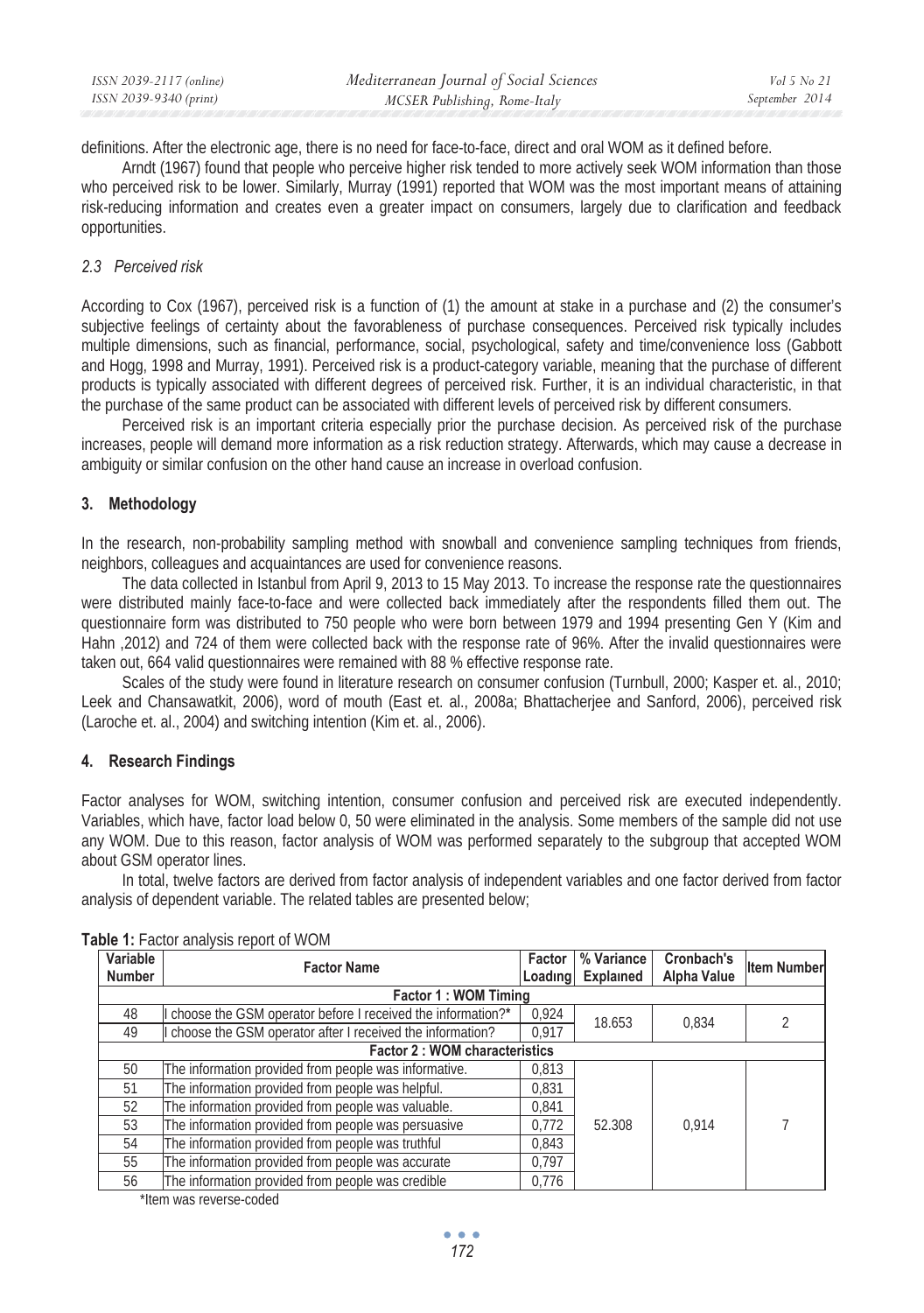# **Table 2:** Factor analysis report of switching intention

| Variable<br><b>Number</b> | <b>Factor Name</b>                                             | Factor<br>Loading | % Variance<br><b>Explained</b> | Cronbach's<br>Alpha Value | Item<br>Number |
|---------------------------|----------------------------------------------------------------|-------------------|--------------------------------|---------------------------|----------------|
|                           | <b>Factor 1: Switching intention</b>                           |                   |                                |                           |                |
| 74                        | I am considering switching from my current GSM operator        | 0.969             | 94.791                         | 0.972                     |                |
| 75                        | The likelihood of me switching to another GSM operator is high | 0,979             |                                |                           |                |
| 76                        | I am determined to switch another GSM operator                 | 0.973             |                                |                           |                |

# **Table 3:** Factor analysis report of consumer confusion

| Variable                             | <b>Factor Name</b>                                                                                                                      | Factor  | % Variance       | Cronbach's         | <b>Item</b>    |  |  |  |
|--------------------------------------|-----------------------------------------------------------------------------------------------------------------------------------------|---------|------------------|--------------------|----------------|--|--|--|
| <b>Number</b>                        |                                                                                                                                         | Loading | <b>Explained</b> | Alpha Value Number |                |  |  |  |
|                                      | <b>Factor 1: GSM Tariff confusion</b>                                                                                                   |         |                  |                    |                |  |  |  |
| 16                                   | I find it difficult to make a choice because tariffs is so diverse.                                                                     | 0,901   |                  |                    |                |  |  |  |
| 17                                   | The more I learn about tariffs the more difficult becomes my choice                                                                     | 0.878   |                  |                    |                |  |  |  |
| 18                                   | There are so many tariffs to choose from, that I often feel confused                                                                    | 0,865   |                  |                    |                |  |  |  |
| 20                                   | All the information I get about tariffs confuses me                                                                                     | 0,835   | 24,967           | 0,933              | 6              |  |  |  |
| 14                                   | The switch from a GSM operator to another has become complex due<br>to the high number of combinations of tariffs                       | 0,802   |                  |                    |                |  |  |  |
| 8                                    | Tariffs provided by GSM operators are very confusing                                                                                    | 0,785   |                  |                    |                |  |  |  |
|                                      | <b>Factor 2:GSM Customer services</b>                                                                                                   |         |                  |                    |                |  |  |  |
| 30                                   | online customer services                                                                                                                | 0,864   |                  |                    |                |  |  |  |
| 31                                   | call-center                                                                                                                             | 0,863   | 17,219           | 0.861              | 3              |  |  |  |
| 32                                   | face-to-face customer service                                                                                                           | 0.823   |                  |                    |                |  |  |  |
|                                      | <b>Factor 3 : Information sources</b>                                                                                                   |         |                  |                    |                |  |  |  |
| 25                                   | <b>Consumer Forums</b>                                                                                                                  | 0,745   |                  |                    |                |  |  |  |
| 26                                   | <b>Advertisements</b>                                                                                                                   | 0,783   |                  |                    |                |  |  |  |
| 27                                   | GSM operator websites                                                                                                                   | 0.696   | 8,524            | 0.802              | 5              |  |  |  |
| 28                                   | visit various GSM operator stores                                                                                                       | 0,617   |                  |                    |                |  |  |  |
| 29                                   | read GSM operators' leaflets                                                                                                            | 0,673   |                  |                    |                |  |  |  |
|                                      | Factor 4 : Information sources other                                                                                                    |         |                  |                    |                |  |  |  |
| 23                                   | Family                                                                                                                                  | 0,962   | 5,545            | 0,927              | $\overline{2}$ |  |  |  |
| 24                                   | Friends                                                                                                                                 | 0.959   |                  |                    |                |  |  |  |
|                                      | Factor 5: Overload confusion                                                                                                            |         |                  |                    |                |  |  |  |
| 19                                   | I feel overwhelmed by the amount of information about tariffs                                                                           | 0,703   |                  |                    |                |  |  |  |
| 21                                   | It is impossible to make the right choice due to the amount of<br>information on tariffs                                                | 0,761   | 7,163            | 0.759              | 3              |  |  |  |
| 22                                   | It is impossible to selecte a GSM operator due to the high number of<br>combinations of mobile phone services and tariffs on the market | 0,818   |                  |                    |                |  |  |  |
| <b>Factor 6: Unclarity confusion</b> |                                                                                                                                         |         |                  |                    |                |  |  |  |
| $\overline{7}$                       | The GSM market is very complex, I am not sure what is going on                                                                          | 0,823   | 5,461            | 0.684              | $\overline{2}$ |  |  |  |
| 9                                    | Services provided by GSM operators are very confusing                                                                                   | 0.759   |                  |                    |                |  |  |  |
|                                      | <b>Factor 7:Similarity confusion</b>                                                                                                    |         |                  |                    |                |  |  |  |
| 10                                   | GSM operators are using the same technology                                                                                             | 0,852   | 4,621            | 0.682              | $\overline{2}$ |  |  |  |
| 11                                   | GSM operators are providing similar services                                                                                            | 0.865   |                  |                    |                |  |  |  |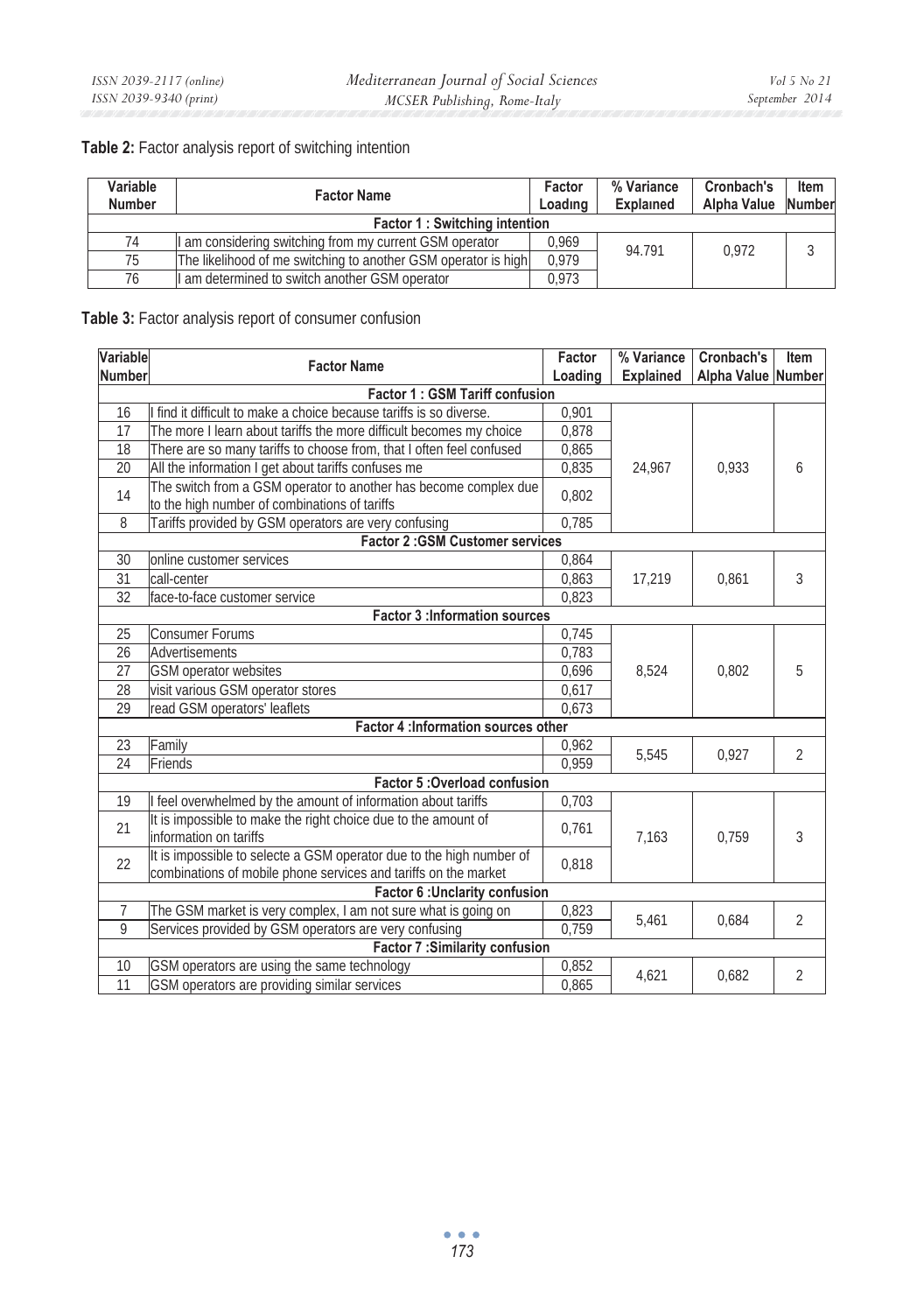|  |  |  | Table 4: Factor analysis report of perceived risk |
|--|--|--|---------------------------------------------------|
|--|--|--|---------------------------------------------------|

| Variable<br><b>Number</b>                | <b>Factor Name</b>                                                                                                                                                                        | Factor | $\frac{0}{0}$<br>Variance<br>Loading Explained | Cronbach's<br>Alpha<br>Value | Item<br>Number |  |  |
|------------------------------------------|-------------------------------------------------------------------------------------------------------------------------------------------------------------------------------------------|--------|------------------------------------------------|------------------------------|----------------|--|--|
| <b>Factor 1: Financial and Time risk</b> |                                                                                                                                                                                           |        |                                                |                              |                |  |  |
| 60                                       | If I switch from one GSM operator to another for myself within the next twelve months, I<br>would be concerned that the financial investment I would make would not be wise.              | 0.628  |                                                |                              |                |  |  |
| 61                                       | 0,648<br>Switching from a GSM operator to another involve important financial losses                                                                                                      |        |                                                |                              |                |  |  |
| 62                                       | If I switch from one GSM operator to another within the next twelve months, I would<br>be concerned that I would not get my money's worth                                                 | 0.669  | 41.685                                         | 0.837                        | 6              |  |  |
| 63                                       | Switching from a GSM operator to another could lead to an inefficient use of my time                                                                                                      | 0,801  |                                                |                              |                |  |  |
| 64                                       | Switching from a GSM operator to another could involve important time losses                                                                                                              | 0.776  |                                                |                              |                |  |  |
| 65                                       | Switching to a GSM operator could create time pressures on me that I don't need.                                                                                                          | 0,652  |                                                |                              |                |  |  |
|                                          | Factor 2: Social and Psychological risk                                                                                                                                                   |        |                                                |                              |                |  |  |
| 69                                       | If I switch from a GSM operator to another, I think I would be held in higher esteem<br>by my friends                                                                                     | 0,848  |                                                |                              |                |  |  |
| 70                                       | If I switch from a GSM operator to another, I think I would be held in higher esteem<br>by my family.                                                                                     | 0,826  |                                                |                              |                |  |  |
| 71                                       | The thought of switching from a GSM operator to another gives me a feeling of<br>unwanted anxiety                                                                                         | 0.659  | 15.050                                         | 0.844                        | 5              |  |  |
| 72                                       | The thought of switching from a GSM operator to another gives me a feeling of<br>unnecessary tension                                                                                      | 0.647  |                                                |                              |                |  |  |
| 73                                       | The thought of switching from a GSM operator to another gives me a feeling of<br>psychological uncomfotable                                                                               | 0,668  |                                                |                              |                |  |  |
| Factor 3 : Performance risk              |                                                                                                                                                                                           |        |                                                |                              |                |  |  |
| 66                                       | If I were to switch from a GSM operator to another within the next twelve months, I<br>would become concerned that it will not provide the level of benefit that I would be<br>expecting. | 0.901  |                                                |                              |                |  |  |
| 67                                       | As I consider the switch from a GSM operator to another soon, I worry about<br>whether it will really "perform" as well as it is supposed to.                                             | 0.912  | 10.307                                         | 0.938                        | 3              |  |  |
| 68                                       | The thought of switching from a GSM operator to another causes me to be<br>concerned for how really reliable that services will be                                                        | 0.899  |                                                |                              |                |  |  |

In literature, WOM is an important source of information to decrease perceived risk and consumer confusion (Arndt, 1966; Turnbull et. al., 2000). Considering this, respondents who got WOM and who did not was taken as the basis for cluster analysis. Cluster analysis is executed for the respondents who received WOM about the GSM operators (N:273). As can be seen on the following Table 5, 2 clusters were found meaningful.

## **Table 5:** Final clusters

| <b>Final Cluster Centers</b> |      |      |  |  |  |  |
|------------------------------|------|------|--|--|--|--|
| Cluster                      |      |      |  |  |  |  |
|                              |      |      |  |  |  |  |
| WOM timing                   | 2,91 | 3.05 |  |  |  |  |
| <b>WOM</b> characteristics   | 2.41 | 3,85 |  |  |  |  |

As seen on the previous table, first cluster includes respondents who gave low grade to characteristics and timing of WOM and the second cluster includes respondents who gave high grade to the same factors.

## **Table 6:** Number of cases in each cluster

| Number of Cases in each<br>Cluster |   |         |  |  |  |
|------------------------------------|---|---------|--|--|--|
| Cluster                            |   | 75,000  |  |  |  |
|                                    | 2 | 198,000 |  |  |  |
| Valid                              |   | 273,000 |  |  |  |
| Missing                            |   | .000    |  |  |  |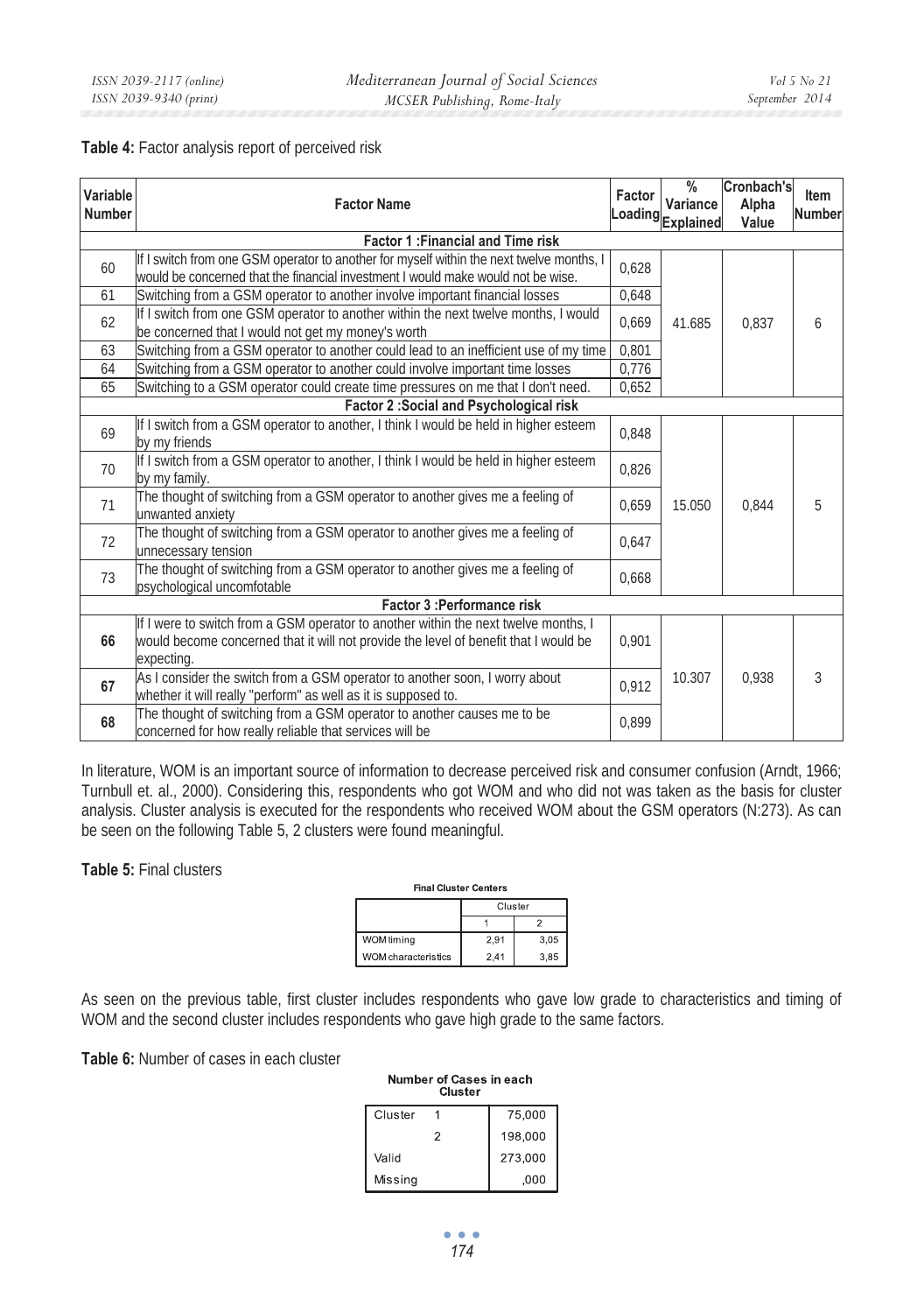In order to compare the WOM effect on the respondents, descriptive and frequency analysis was executed for three groups; the first groups consists of respondents who did not get WOM about GSM operators, the following two groups are from the cluster analysis. And finally, names will be assigned according to their main characteristics of each three groups.

**Table 7:** Demographic profiles of groups

|                                   | N:391       |                        | N:75                    |             | N:198          |            |
|-----------------------------------|-------------|------------------------|-------------------------|-------------|----------------|------------|
|                                   | "CONTENTED" |                        |                         | "SWITCHERS" | "YOUNG & HIGH" |            |
|                                   | Frequency   | Percentage             | Percentage<br>Frequency |             | Frequency      | Percentage |
|                                   | Age         |                        |                         |             |                |            |
| $20 - 24$                         | 150         | 38%                    | 25                      | 33%         | 81             | 41%        |
| 25-29                             | 133         | 34%                    | 31                      | 41%         | 62             | 31%        |
| 30-34                             | 108         | 28%                    | 19                      | 25%         | 55             | 28%        |
| Gender                            |             |                        |                         |             |                |            |
| Female                            | 199         | 51%                    | 47                      | 63%         | 110            | 56%        |
| Male                              | 192         | 28<br>49%<br>37%       |                         |             | 88             | 44%        |
|                                   |             | <b>Marital status</b>  |                         |             |                |            |
| Single / divorced                 | 324         | 83%                    | 56                      | 75%         | 166            | 84%        |
| Married                           | 67          | 17%                    | 19                      | 25%         | 32             | 16%        |
|                                   |             | <b>Education Level</b> |                         |             |                |            |
| primary school & secondary school | 9           | 2%                     | 4                       | 5%          | 3              | 2%         |
| High school                       | 18          | 5%                     | 6                       | 8%          | 8              | 4%         |
| Vacational school                 | 11          | 3%                     | 1                       | 1%          | $\overline{7}$ | 4%         |
| university                        | 319         | 82%                    | 55                      | 73%         | 164            | 83%        |
| master degree-doctorate           | 34          | 9%                     | 9                       | 12%         | 16             | 8%         |

**Table 8:** GSM usage and attitude characteristics of groups

|                                              | N:391<br>N:75                                         |                                  |                 |         | N:198          |         |  |  |
|----------------------------------------------|-------------------------------------------------------|----------------------------------|-----------------|---------|----------------|---------|--|--|
|                                              | "CONTENTED"                                           |                                  | "SWITCHERS"     |         | "YOUNG & HIGH" |         |  |  |
|                                              | Frequency                                             | Percent                          | Frequency       | Percent | Frequency      | Percent |  |  |
|                                              |                                                       | <b>GSM line service provider</b> |                 |         |                |         |  |  |
| Turkcell                                     | 226                                                   | 58%                              | 39              | 52%     | 115            | 58%     |  |  |
| Vodafone                                     | 67                                                    | 17%                              | 8               | 11%     | 28             | 14%     |  |  |
| Avea                                         | 98                                                    | 25%                              | $\overline{28}$ | 37%     | 55             | 28%     |  |  |
| Subscription period for the current GSM line |                                                       |                                  |                 |         |                |         |  |  |
| 1-5 years                                    | 143                                                   | 37%                              | 37              | 49%     | 74             | 37%     |  |  |
| 6-9 years                                    | 107                                                   | 27%                              | 19              | 25%     | 60             | 30%     |  |  |
| 10 and more than 10 years                    | 141                                                   | 36%                              | 19              | 25%     | 64             | 32%     |  |  |
| Invoice amounf of the current GSM line       |                                                       |                                  |                 |         |                |         |  |  |
| Less than 30 TL invoice payers               | 238                                                   | 61%                              | 40              | 53%     | 101            | 51%     |  |  |
| Between 31-60 TL payers                      | 125                                                   | 32%                              | 26              | 35%     | 76             | 38%     |  |  |
| More than 60 TL invoice payers               | 28                                                    | 7%                               | 9               | 12%     | 21             | 11%     |  |  |
|                                              | Who switched from a GSM line to another?              |                                  |                 |         |                |         |  |  |
| yes                                          | 171                                                   | 44%                              | 39              | 52%     | 107            | 54%     |  |  |
| n <sub>0</sub>                               | 220                                                   | 56%                              | 36              | 48%     | 91             | 46%     |  |  |
|                                              | Information frequency on average in the last 6 months |                                  |                 |         |                |         |  |  |
| 1-4 times                                    | ä,                                                    |                                  | 62              | 83%     | 142            | 72%     |  |  |
| 5-9 times                                    |                                                       |                                  | 8               | 11%     | 23             | 12%     |  |  |
| 10 and more than 10 times                    | ÷,                                                    |                                  | 5               | 7%      | 33             | 17%     |  |  |
| <b>WOM</b> method                            |                                                       |                                  |                 |         |                |         |  |  |
| just given                                   | $\blacksquare$                                        |                                  | 54              | 72%     | 121            | 61%     |  |  |
| asked for                                    |                                                       |                                  | 21              | 28%     | 77             | 39%     |  |  |
| The relationship with the information sender |                                                       |                                  |                 |         |                |         |  |  |
| casual acquaintance                          |                                                       |                                  | 11              | 15%     | 22             | 11%     |  |  |
| family                                       |                                                       |                                  | 8               | 11%     | 24             | 12%     |  |  |
| friend                                       |                                                       |                                  | 49              | 65%     | 145            | 73%     |  |  |
| colleague                                    |                                                       | $\overline{\phantom{a}}$         | $\overline{7}$  | 9%      | $\overline{7}$ | 4%      |  |  |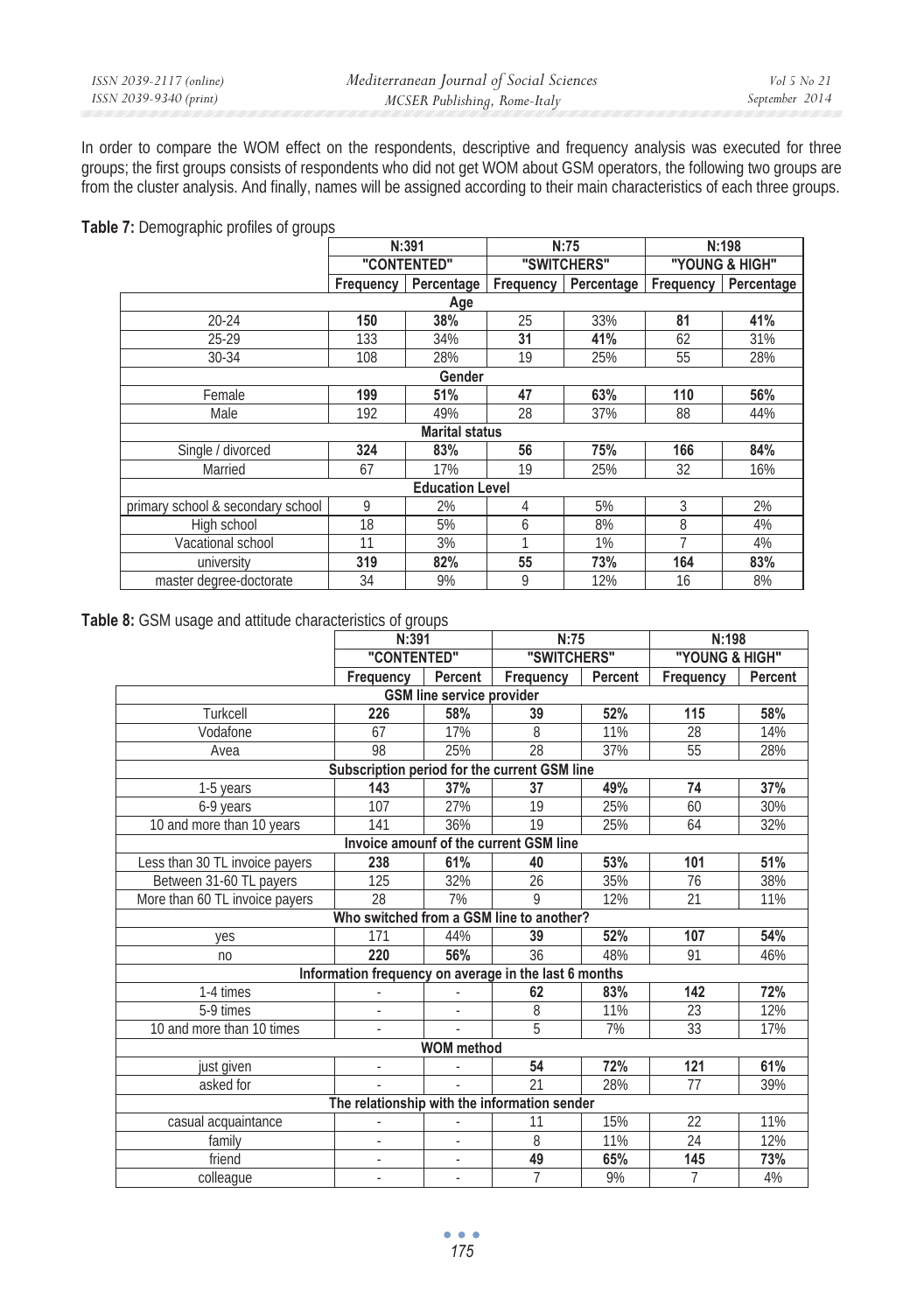| Table 9: Descriptive statistics of groups |  |
|-------------------------------------------|--|
|-------------------------------------------|--|

|                              |                                              | N:391                      | N:75                          |             | N:198 |                       |  |
|------------------------------|----------------------------------------------|----------------------------|-------------------------------|-------------|-------|-----------------------|--|
|                              |                                              | "CONTENTED"                |                               | "SWITCHERS" |       | "YOUNG & HIGH"        |  |
| <b>FACTORS</b>               | Mean                                         | <b>Std. Deviation</b>      | Mean<br><b>Std. Deviation</b> |             | Mean  | <b>Std. Deviation</b> |  |
|                              |                                              | <b>CONUMER CONFUSION</b>   |                               |             |       |                       |  |
| <b>GSM Tariff confusion</b>  | 3,96                                         | 0.96                       | 3,85                          | 1,05        | 4,04  | 0,88                  |  |
| <b>GSM</b> customer services | 2,72                                         | 1,17                       | 2,83                          | 1,24        | 2,83  | 1,15                  |  |
| Information sources          | 2,32                                         | 0,85                       | 2,49                          | 1,00        | 2,43  | 0,76                  |  |
| Overload confusion           | 2,98                                         | 0,98                       | 2,85                          | 0,96        | 2,95  | 0,98                  |  |
| Information sources other    | 3,88                                         | 1,12                       | 3,77                          | 1,09        | 3,90  | 1,06                  |  |
| Unclarity confusion          | 3,48                                         | 0.93                       | 3,37                          | 1,03        | 3,48  | 1,02                  |  |
| Simmilarity confusion        | 3,57                                         | 0.96                       | 3.47                          | 1,02        | 3,51  | 1,04                  |  |
|                              |                                              | <b>PERCEIVED RISK</b>      |                               |             |       |                       |  |
| Financial & time risk        | 2,80                                         | 0.84                       | 3,06                          | 0,89        | 2,87  | 0,81                  |  |
| Social & psychological risk  | 2,32                                         | 0,94                       | 2,57                          | 1,10        | 2,53  | 0,89                  |  |
| Performance risk             | 3,66                                         | 1,12                       | 4,03                          | 0,90        | 3,87  | 0,99                  |  |
| <b>WOM</b>                   |                                              |                            |                               |             |       |                       |  |
| <b>WOM characteristics</b>   | $\overline{\phantom{a}}$                     |                            | 2,41                          | 0,59        | 3,85  | 0,47                  |  |
| WOM timing                   | ÷,                                           |                            | 2,61                          | 1,05        | 2,93  | 1,15                  |  |
|                              |                                              | <b>SWITCHING INTENTION</b> |                               |             |       |                       |  |
| Switching intention          | 2,08<br>2,31<br>1.33<br>1,26<br>1,11<br>2,40 |                            |                               |             |       |                       |  |

### **5. Results and Discussion**

The first group, which did not get WOM , can be named as "Contented" (Hereafter referred to as "Contented"). Contenteds are paying the lowest amount of invoice among the groups. Secondly, they are the most loyal GSM users compared with the other groups. They have low switching intention and most of them use his / her current GSM line for a long time. Thirdly, they have the lowest risk perception about the GSM operators. However they are the most confused group by means of unclarity confusion, similarity confusion and overload confusion. Even though they are confused, they are not considering switching, collecting information or getting WOM, rather they are "doing nothing" (Mitchell and Papavassiliou, 1999) as a coping strategy.

The following two groups state that they have got WOM about GSM operators in the last six months. However, these two groups show different characteristics. The second group named as "Switchers" (Hereafter referred to as "Switchers") changed their GSM line recently. And they still have high switching intention. Secondly, they have the highest perceived risk in terms of financial and time risk, social and psychological risk and performance risk. Moreover, they are the least confused groups in the study by means of GSM tariff confusion, overload confusion, similarity confusion. This group perceives unclarity confusion more compared with the other confusion types.

Finally, the third group can be named as "Young and High" (Hereafter referred to as "Young and High"). They are the youngest group. Secondly, communication is more important for this groups since they are paying the highest invoice amount compared with other groups, secondly, they are not uniform because they have switched from a GSM line to another more frequently compared with other groups. Thirdly, compared with the second group, they have higher WOM since they are younger and get more information from friends and family. Moreover, they perceive GSM Tariff confusion and unclarity confusion high.

Smart phones are regarded as an integral part of their world –a necessity, not a luxury by Gen Y. (Ligerakis, 2004). This generation prefers to communicate through e-mail and text messaging rather than face-to-face contact (Lau and Phua, 2010). However, by contradiction "Contended" GSM users don't use mobile phone intensively since they are paying the lowest invoice among the groups. In addition they experience low level of financial and time risk. And therefore financial and time risk has a negative relationship with the switching intention.

Correspondingly, "Young and High" are used to pay high amount of invoices and they getting high amount of WOM. Therefore, they have negative relationship between financial and time risk and switching intention. As the information from friends and family increases exponentially, they get less confused and so they intent to switch less from one GSM operator to another. Besides, they are more responsive to their social environment and get more WOM. Hence, social & psychological risk has positive effect on switching intention.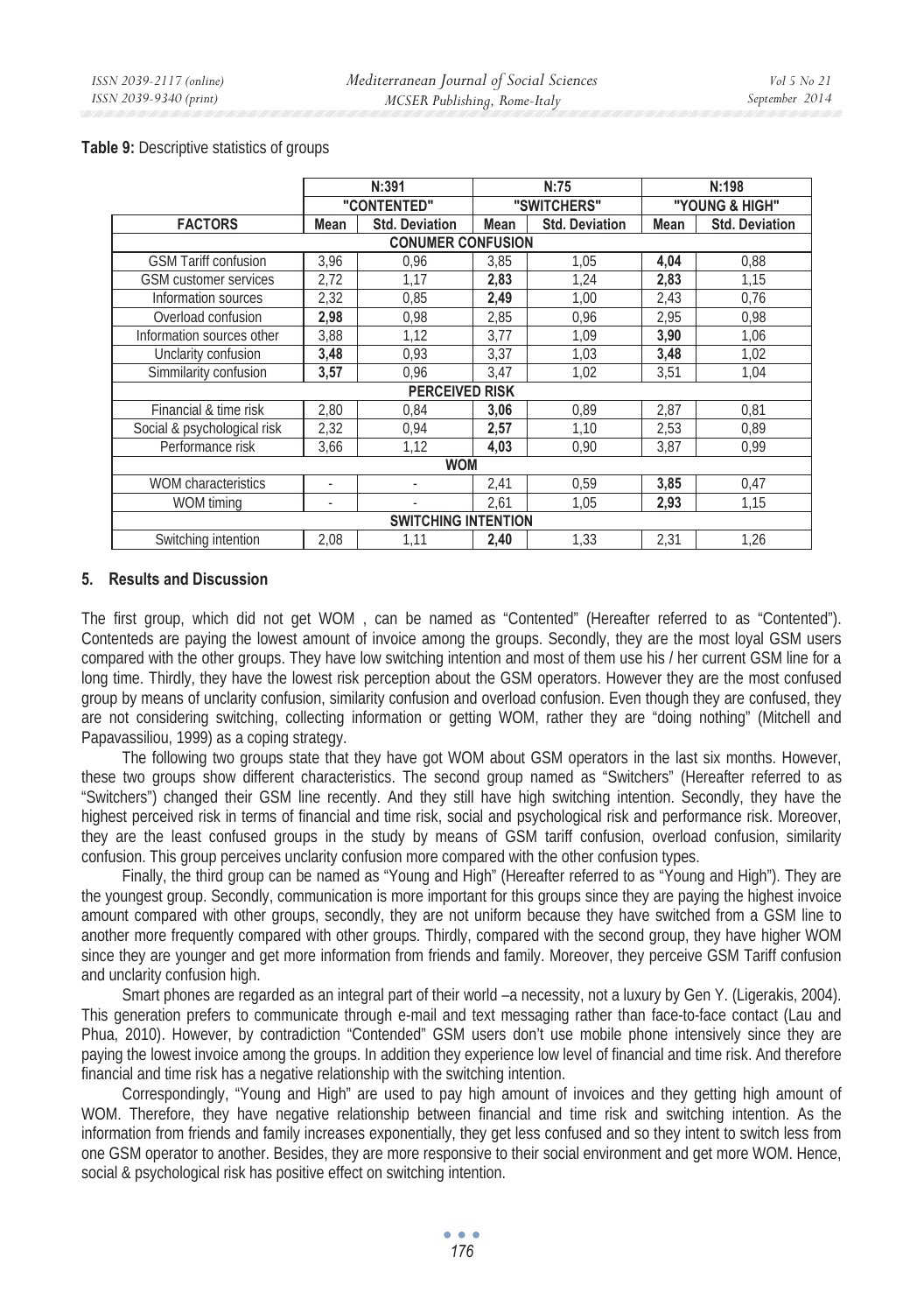### **6. Conclusion**

There is only one academic research on consumer confusion in Turkey (Kayabası; 2012) which has a general focus on confusion that is not related either with the risk perception of consumers and WOM.

Unlike the previous research, the present study explores on the issue in more detail by focusing on Y generation and determines the WOM tool separately in the context of coping strategy and evaluates risk types of GSM switching. In addition, the present study found that there is a specific factor named "GSM tariff confusion" which is the main source of consumer confusion in Turkish GSM sector for Gen Y. Some market dynamics of the Turkish GSM sector support the existence of GSM Tariff confusion factor. Price competition severely increased in the GSM sector especially after the MNP launch and it blurs the GSM users mind. GSM users don't perceive the tariffs of different companies as different. Why the consumers do not perceive tariffs to be different should be further researched. Is it due to communication strategies of the companies or are the tariffs really too similar?

Although, there are similar explanations for Gen Y, this study shows that this generation is not a homogenous group.

"Contended" GSM users are most loyal GSM users, their risk perception is low and their invoice amounts are low. Even though they experience higher confusion rates compared with other two groups, they don't attempt to get any information about GSM operators. Companies should develop strategies to increase "Contended" GSM users' share of wallet. Companies can offer individualized, tailor made tariff alternatives so that they can switch to higher service alternatives like smart phones to enhance their emotional connections with the brand. Through this strategy consumer will shift from being a passive audience to an active player. Furthermore, companies can reduce consumer confusion level of "Contented" GSM users, by giving high importance to corporate branding strategy.

"Switcher" GSM users, get information through passive listening mode. They are taking the objective information to make the most rational decision by maximizing their expected utility. Since, they have the highest risk perception and lowest consumer confusion level, they switch between tariffs easily according to the information they receive. Companies should develop a sense of belonging for their current and potential "Switcher" GSM users by incresing their brand identification and consumer loyalty. It is very difficult, to gain them as a consumer since they have no emotional bond with brand / company.They are the most rational consumer among Gen Y. Tariff optimization is a useful technique for reducing the complexity of the proposed tariffs for "Switchers". Also, the lowest priced-tariffs should be proposed with contracts lasting over a given period of time (e.g., one or two years) to decrease their switching intention in a given period. Besides, these strategies will also reduce the financial & time risk. In order reduce their performance risk perception; some statistics about transmission, coverage area can be shared through Integrated marketing communication plans. GSM operators should give a good value proposition to provide convincing reasons why a "Switchers" should use this GSM line. In order to get the best choice for "Switchers", GSM operators should analyze in detail the GSM usage and attitude database. Companies can launch online tariff comparison service that searches all the available tariffs and bring "Switchers" back the most relevant results based on their search criteria.

"Young & High" GSM users are good listener but compared with "Switchers" they provide information interactively. Pull marketing should be used for "Young & High" extensively. This group should be excited about the GSM operator and conveying this excitement to their family and friends. For Young &High building emotional loyalty with the brand seems to be very important to decrease their switching intention. GSM operators should create viral marketing campaigns or events like concerts, shows and festivals and try to get coverage in the press. This coverage can encourage momentum, through creating interesting stories for "Young & High" to talk about, which in turn to create emotional experiences that tightening the relationship between brand and consumer. In addition, Facebook and Twitter can make WOM and other pull marketing strategies more effective for this group. Furthermore, celebrity endorsement and Gen Y sales force can be used by companies to establish close relationship with "Young & High" by offering tariffs in a way like peer.

### **7. Limitations and Recommendations**

There are some limitations regarding with the study that should be explained. The first limitation is related to the sampling population. The survey may not be adequately representative of the target population. Due to time and financial restrictions, questionnaires conducted only in Istanbul. Hence, it would be wrong to claim that the results are representative for all users in Turkey. Furthermore, there is slight disagreement in the literature in terms of the Gen Y's age range. The respondents' age level in this study may not representative of the Gen Y population. Another limitation was the length of questionnaire.

Besides, the study is conducted for the GSM operators. And maybe the market dynamics of the sector is different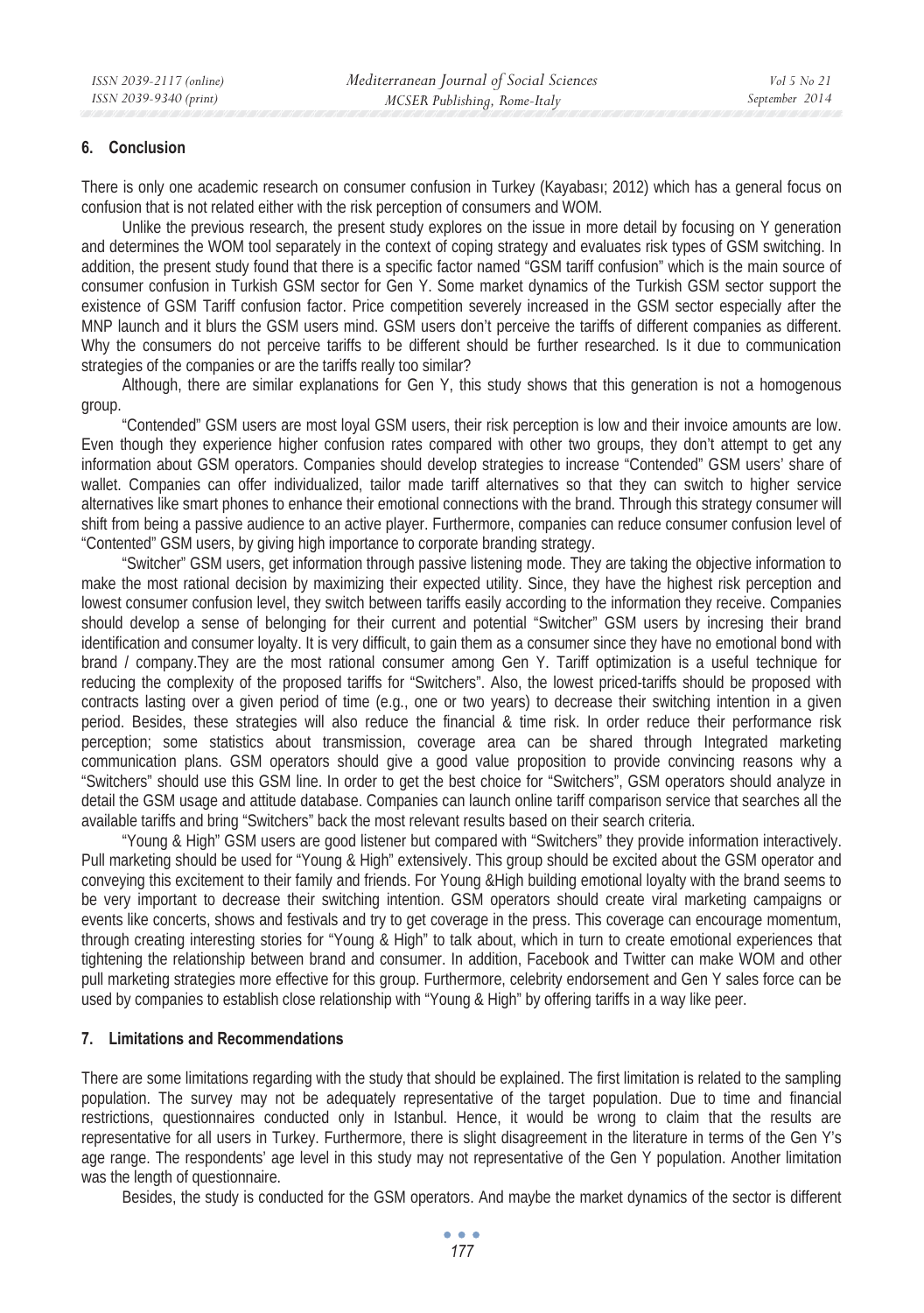from other sectors. There is a need for more studies to be taken out in other sectors and gain insights.

It could be interesting to further investigate; price sensitiveness, trust and brand image related with the consumer confusion concept.

### **References**

Alarabi, S. and Grönblad, S. (2010). "The effects of consumer confusion on decision postponement and brand loyalty in a low involvement product category".Upsala University master thesis. *Retrieved in 05.07.2014 from http://www.hur.nu/MediaBinary Loader.axd?MediaArchive\_FileID=75fef766-485e-4000-b150-*

*9faa628a00ee&FileName=The+effects+of+consumer+confusion+on+decision+postponement+and+brand+loyalty+in+a+low+invo lvement+product+category.pdf* 

Arndt, J. (1967). "Word-of-mouth advertising and informal communication" Boston, MA, America: Harvard University.

Balabanis, G. and Cravens, S. (1997). "Consumer Confusion from Own Brand Lookalikes: An exploratory Investigation" Journal of Marketing Management, 13, p. 299-313.

Banerjee, A. V. (1993). "The Economics of Rumours" The Review of Economic Studies, p. 309-327.

Beatty, S. and Smith, S. (1987). "External search effort: an investigation across several product categories" Journal of Consumer Research, Vol. 14 No. 1, p. 83-95.

Berlyne, D.E. (1960). "Conflict, Arousal and Curiosity" New York: McGraw- Hill.

- Berry, L.L. and Yadav, M.S. (1996). "Capture and Communicate Value in Pricing of Services" Sloan Management Review, 37, 4, p.41- 52.
- Bhattacherjee, A. and Sanford, C. (2006). "Influence processes for information technology acceptance: an elaboration likelihood model", MIS Quarterly, Vol. 30 No. 4, p. 805-25.
- Bloch, P.H, and Richins, M.L. (1983). "A Theoretical Model for the Study of Product Importance Perceptions" Journal of Marketing 47 (Summer), p. 69-81.
- Bone, P.F. (1995). "Word-of-Mouth Effects on Short-Term and Long-Term Product Judgments" Journal of Business Research, 32 (3), p. 213-223.
- Bone, P.F. (1992). "Determinants of Word-of-Mouth communication during product consumption" Advances in Consumer Research, 19, p. 579-583.
- Boxer, S. and Lloyd, C. (1994). "Too many systems spoil the CD broth" The Sunday Times, February, p.13-16.
- Brengman, M.; Geuens, M. and De Pelsmacker, P. (2001). "The impact of consumer characteristics and campaign related factors on brand confusion in print advertising," Journal of Marketing Communications, 7 (4), p. 231-243.
- Brooks, R.C. Jr. (1957). "Word-of-Mouth Advertising in Selling New Products" Journal of Marketing, 22 (2), p. 154-61.
- Brown, J. J. and Reingen, P. H. (1987). "Social Ties and Word-of-mouth Referral Behavior" Journal of Consumer Research, 14(3), p. 350-362.
- Cahill, D.J. (1995). "We sure as hell confuse ourselves, but what about the customers?" Marketing Intelligence and Planning, 13, p. 5-9.

Cheary, N. (1997). "Fashion victim" Marketing Week, Vol. 20, October, p. 36-9.

- Chryssochoidis, G. (2000). "Repercussions of consumer confusion for late introduced differentiated products" European Journal of Marketing, 34, p. 705-722.
- Cisco Connected World Technology Report (2012). *Retrieved in 05.07.2014 from* http://www.cisco.com/c/dam/en/us/solutions/enterprise/ connected-world-technology-report/2012-CCWTR-Chapter1-Global-Results.pdf
- Clarke, T.K. and Belk, R.W (1979). "The Effects of Product Involvement and Task Definition on Anticipated Consumer Effort" in Advances in Consumer Research, Volume 6, William L, Wilkie (ed,), Ann Arbor, MI: Association for Consumer Research, p. 313- 318.
- Cohen, M. (1999). "Insights into consumer confusion" Consumer Policy Review, 9 (6), p. 210-213.
- Cox, D. F. (1967). "Risk Handling in Consumer Behavior," in Risk Taking and Information Handling in Consumer Behavior" ed. Donald F. Cox, Boston, MA: Harvard University Press, p. 34-81.
- Cunningham, S.M. (1966). "Perceived Risk as a Factor in the Diffusion of New Product Information" in R. M. Haas (ed.), Proceedings of the American Marketing Association Fall Conference, 28, p. 698-721.
- Davidow, M. (2003). "Have You Heard the Word? The Effect of Word of Mouth on Perceived Justice, Satisfaction and Repurchase Intentions following Complaint Handling" Journal of Consumer Satisfaction, Dissatisfaction and Complaining Behavior, 16, 67.
- Day, R. L. (1984). "Modeling Choices Among Alternative Responses to Dissatisfaction" in Advances in Consumer Research, 11, T. Kinnear, ed., Ann Arbor: ACR, 496-499.
- Day, G.S. (1971). "Attitude change, media, and word of mouth" Journal of Advertising Research, 11(6), p. 31-40.
- Dellarocas, C. (2003). "The Digitization of Word of Mouth: Promise and Challenges of Online Feedback Mechanisms" Management Science, Vol. 49, No. 10, p. 1407-1424.
- Dowling, G.R and Stealin R. (1994). "A Model of Perceived Risk and Risk- Handling Activities" Journal of Consumer Research, 21 (June), p. 119-34.
- Drummond, G. and Rule, G. (2005). "Consumer confusion in the UK wine industry" Journal of Wine Research, 2005, Vol. 16, No. 1, p. 55-64.
- Duncan, C.P. and Olshavsky, R.W. (1982). "External Search: The Role of Consumer Belief" Journal of Marketing Research. 19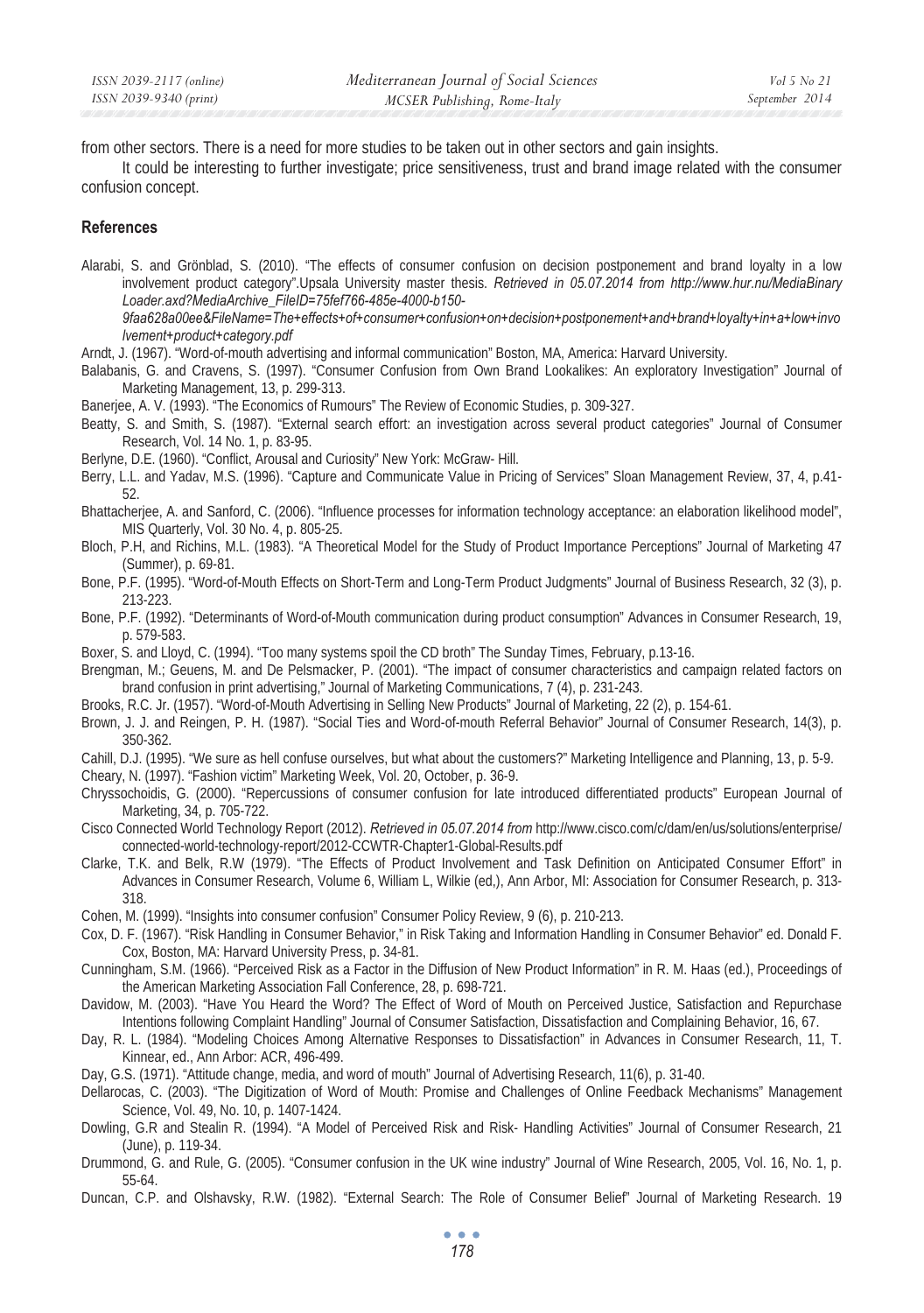(February). p. 32-43.

- Dunya Newspaper (2012). "Kuşaklar X, Y, Z diye ayrıştı pazarlamacıların kafası karıştı" Retrieved in 05.06.2013 from: http://www.dunya.com/kusaklar-x-y-z-diye-ayristi-pazarlamacilarin-kafasi-karisti-151507h.htm
- Eagly, A.H. (1974). "Comprehensibility of persuasive arguments as a determinant of opinion change" Journal of Personality and Social Psychology, Vol. 29, p. 758-73.
- East, R.; Hammond, K. and Lomax, W. (2008a). "Measuring the impact of positive and negative word of mouth on brand purchase probability" International Journal of Research in Marketing 25 (3), p. 215–224.
- East, R.; Wright, M. and Vanhuele, M. (2008b). "Consumer Behaviour: Applications in Marketing" London, Sage Publications Inc.
- East, R.; Hammond, K. and Wright, M. (2007). "The relative incidence of positive and negative word of mouth: a multi-category study" International Journal of Research in Marketing, 24, p. 175-184.
- Edelman eighty ninety-five Report (2012). *Retrieved in 05.07.2014 from:* http://www.edelman.com/insights/intellectual-property/8095 exchange/
- Edgett, S. and Parkinson, S. (1993). "Marketing for service industries a review" The Service Industries Journal, Vol. 13 No. 3, p. 19-39.
- Engel, J. F; Kegerreis, R. J. and Blackwell, R. D. (1969). "Word-of-mouth communications by the innovator" Journal of Marketing, 33, p.  $15 - 19$ .
- Feldman, S.P. and Spencer, M. C. (1965). "The Effect of Personal Influence in the Selection of Consumer Services" in Bennett, P. (Eds), Proceedings of the Fall Conference of the American Marketing Association, Chicago, American Marketing Association.
- File, K.M.; Cermark, D.S.P. and Prince, R.A. (1994). "Word-of- Mouth effects in professional services buyer behavior"The Service Industries Journal, 14(3), p. 301-314.
- Foxman, E.R.; Berger, P.W. and Cote, J.A. (1992). "Consumer Brand Confusion: A Conceptual Framework" Psychology and Marketing, 9 (March / April), p.123-141.
- Foxman, E.R.; Meuhling, D.D. and Berger, N.W. (1990). "An Investigation of factors contributing to consumer brand confusion" The Journal of Consumer Affairs 24, p. 170-189
- Gabbott, M. and Hogg, G. (1998). "Consumers and Services" Chichester: John Wiley & Sons Ltd.
- Glasse, J. (1992). "Hang On" Dealerscope Merchandising 34, Iss. 8 (Aug.), p.10-14, 25.
- Godes D, Mayzlin D, Chen Y, Das S, Dellarocas C, Pfeiffer B, Libai B, Sen S, Shi M, Verlegh P (2005). "The firm's management of social interactions" Mark Letter, 16(3/4), p.415-28. *Retrieved in 05.07.2014 from* https://msbfile03.usc.edu/digitalmeasures/mayzlin /intellcont/firm\_management-1.pdf
- Goldenberg, J.; Libai,B. and Muller, E. (2001). "Talk of the Network: A Complex Systems Look at the Underlying Process of Word-of-Mouth" Marketing Letters, 12 (3), p. 211-223.
- Golodner, L.F. (1993). "Healthy confusion for consumers" Journal of Public Policy and Marketing, Vol. 12, p. 130-4..
- Grewal, R.; Cline, T.W. and Davies, A. (2003). "Early-entrant advantage, word-of-mouth communication, brand similarity, and the consumer decision-making process" Journal of Consumer Psychology, 13(3), p. 187-197.
- Halstead, D. (2002). "Negative word of mouth: substitute for or supplement to consumer complaints?" Journal of Consumer Satisfaction, Dissatisfaction, and Complaining Behavior 15 (2002), p. 1-12.
- Haywood, K.M. (1989). "Managing Word of Mouth communications" The Journal of Services Marketing, 3(2), p. 55-67.
- Hennig-Thurau, T.; Gwinner K.P.; Walsh G. and Gremler D.D. (2004). "Electronic word-of-mouth via consumer-opinion platforms: what motivates consumers to articulate themselves on the Internet?" Journal of Interactive Marketing, vol. 18, no. 1, p. 38–52.
- Herr, P.M.; Kardes, F.R. and Kim, J. (1991). "Effects of Word-of-Mouth and Product- Attribute Information on Persuasion: An Accessibility-Diagnosticity Perspective" Journal of Consumer Research, 17 (4), p. 454-62.
- Hoch, S.J. and Ha, Y. (1986). "Consumer Learning: Advertising and the Ambiguity of Product Experience" Journal of Consumer Research, 13 (September), p.221-233.
- Hogan, J.E.; Lemon, K.N. and Libai, B. (2004). "Quantifying the Ripple: Word-of- Mouth and Advertising Effectiveness," Journal of Advertising Research, 44 (September/October),p. 271-280.
- Huffman, C. and Kahn B.E. (1998). "Variety for Sale: Mass Customization or Mass Confusion?" Journal of Retailing, 74 (4), p. 491-513.
- Ippolito, P. M., and Mathios, A. D. (1994). "Nutrition Information and Policy: A Study of U.S. Food Production Trends" Journal of Consumer Policy, 17(3), p. 271-305.
- Jacoby, J. and Morrin, M. (1998). "Not manufactured or authorized by...': recent federal cases involving trademark disclaimers." Journal of Public Policy & Marketing, 17, p. 97-108.
- Jacoby, J.; Chestnut, R.W and Fisher, W.A. (1978). "A Behavioral Process Approach to Information Acquisition in Nondurable Purchasing" Journal of Marketing Research, 15 (November), p. 532-544.
- Kangun, N. and Polonsky, M.J. (1995). "Regulation of Environmental Marketing Claims: A Comparative Perspective" International Journal of Advertising, 13 (4), p. 1- 24.
- Kapferer, J.N. (1995). "Brand confusion: Empirical study of a legal concept" Psychology and Marketing, Vol 12, 6, p. 551-568.
- Kasper H.; Bloemer, J. and Driessen, P.H. (2010). "Coping with confusion: The case of the Dutch mobile phone market." Managing Service Quality, Vol. 20 No. 2, p. 140-160.
- Kayabası, A. (2012). "Consumer confusion in Turkish mobile communication market: A field study on young consumers" International Journal of Asian Social science, Vol.2, No.3, p. 283-293.
- Keller, E. (2007). "Unleashing the power of word of mouth: Creating brand advocacy to drive growth" Journal of Advertising Research, 47(4), p. 448-52.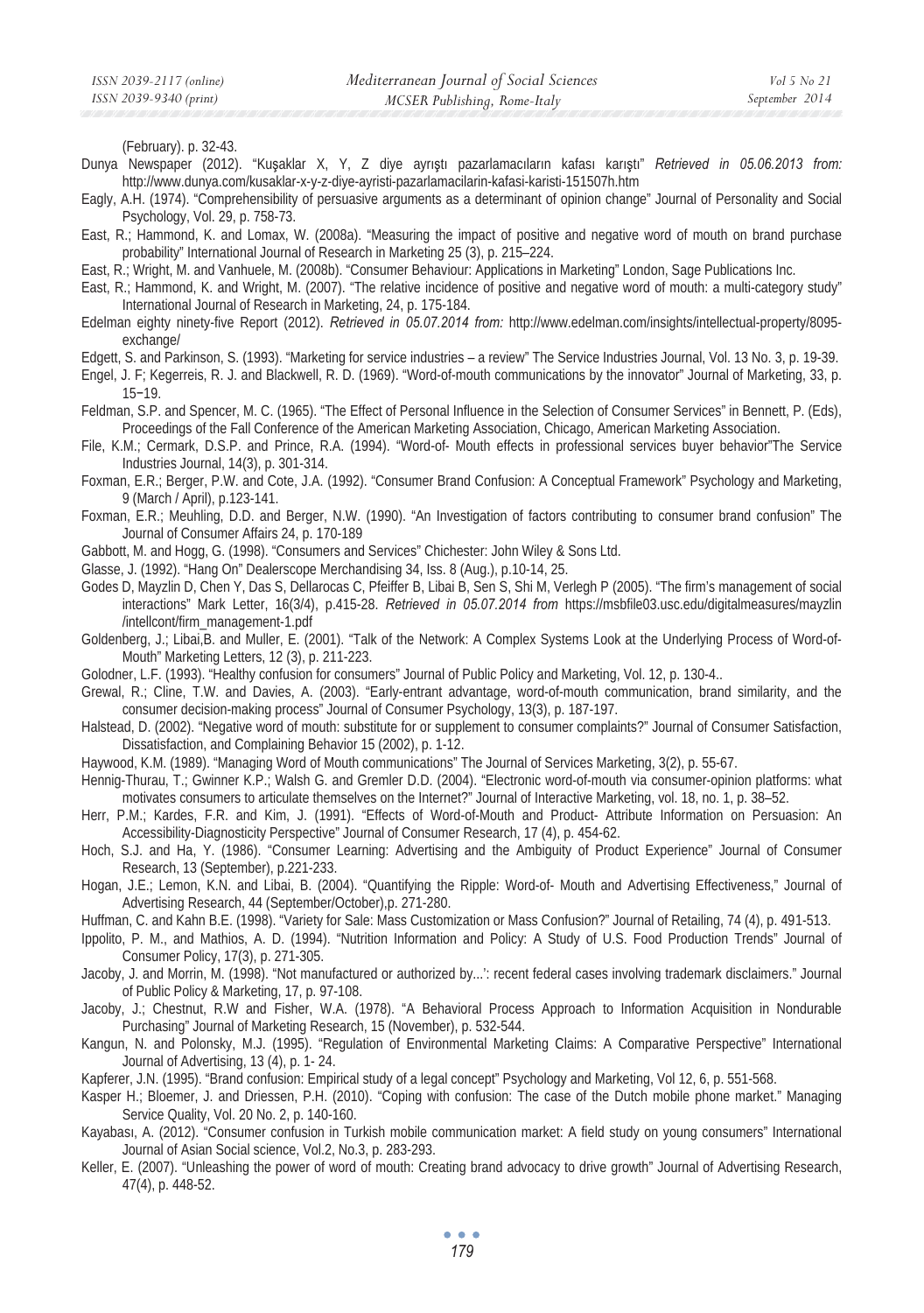- Keller, K.L. (1991). "Memory and evaluation effects in competitive advertising environments" Journal of Consumer Research, Vol. 17, March, p. 463-76.
- Kent, R.J. and Allen, C.T. (1994). "Competitive interference effects in consumer memory for advertising: the role of brand familiarity" Journal of Marketing, Vol. 58, July, p. 97-105.
- Kim, J. and Hahn, H.Y. (2012). "Effects of personal traits on generation Y consumers' attitudes toward the use of mobile devices for communication and commerce" An Interdisciplinary Journal on Humans in ICT Environments, Volume 8(2), p. 133–156
- Kim, G.M; Shin, B. and Lee, H.G. (2006). "A study of factors that affect user intentions towards email service switching" Information & Management 43 (8), p.884-893.
- Kohli, C. and Thakor, M. (1997). "Branding consumer goods: insight from theory and practice" Journal of Consumer Marketing, Vol. 14 (3), p. 206-219.
- Kulik, A. (1993) "Differing recycling symbols confuse German consumers" World Wasters, Vol. 36 No. 2, p. 14-19.
- Laroche M., McDougall, G.H.C, Bergeron, J. and Yang, Z. (2004). " Exploring how intangibility affects perceived risk" Journal of Service research, volume 6, no 4, p. 374-389
- Lau A. and Phua L.K. (2010). "Transforming Learning Landscapes for Generation Y and Beyond" 2010 International Conference on Ebusiness, Management and Economics IPEDR vol.3 (2011)
- Leek, S. and Chansawatkit, S. (2006). "Consumer confusion in the Thai mobile phone market" Journal of Consumer Behavior, 5: 6, p. 518 -32.
- Leek S. and Kun D. (2006)."Consumer confusion in the Chinese personal computer market" Journal of Product and Brand Management 15/3, p. 184-193.
- Liu, Y. (2006). "Word of Mouth for Movies: Its Dynamics and Impact on Box Office Revenue". Journal of Marketing, p. 74-89.
- Loken, B.; Ross, I. and Hinkle, R.L. (1986). "Consumer confusion of origin and brand similarity perceptions" Journal of Public Policy and Marketing, 5, p. 195-211.
- Marshall, D., Anderson, A., Lean, M., and Foster, A. (1994). "Healthy Eating: Fruit and Vegetables in Scotland" British Food Journal, 96(7), p. 18-24.
- Martilla, J.A. (1971). "Word of mouth communication in the industrial adoption process" Journal of Marketing Research, Vol. 8 No. 2, p. 173-8.
- Matzler, K. Stieger, D. and Füller, J. (2011). "Consumer Confusion in Internet-Based Mass Customization: Testing a Network of Antecedents and Consequences" Journal of Consumer Policy, 34, p. 231-247.
- Mendleson, N. and Polonsky, M.J. (1995). "Using strategic alliances to develop credible green vegetables in Scotland" Journal of Consumer Marketing, Vol. 12 No. 2, p. 18-24.
- Miaoulis, G. and D'Amato, N. (1978). "Consumer confusion and trademark infringement" Journal of Marketing. 42 (2), p. 48-55.
- Mitchell, V.W.; Walsh, G. and Yamin, M. (2005). "Towards a conceptual model of consumer confusion" Advances in Consumer Research. 32. p.143-164.
- Mitchell, V.W.; Walsh, G. and Yamin, M. (2004). "Reviewing and redefining the concept of consumer confusion". Manchester: Manuscript Manchester School of Management. *Retrieved in 02.04.2013 from: http://leleannec.free.fr/MEMOIRE/Fiches%20de%20lecture/ reviewing%20and%20redefining%20the%20concept%20of%20consumer%20confusion%20-*

*%20Manchester%20School%20of%20Management/reviewing%20and%20redefining%20the%20concept%20of%20consumer%2 0confusion%20-%20Manchester%20School%20of%20Management.pdf*

- Mitchell, V.W. and Kearney, I. (2002). "A critique of legal measures of brand confusion". Journal of Product and Brand Management, vol.11, p. 357-379.
- Mitchell, V.W. (1999). "Consumer perceived risk: conceptualism and models" European Journal of Marketing, vol. 33, p.163-195.
- Mitchell, V.W. and Papavassiliou, V. (1999). "Marketing causes and implications of consumer confusion" Journal of Product and Brand Management, 8 (4), p. 319-333.
- Mitchell, V.W. and Papavassiliou, V. (1997a). "Exploring consumer confusion in the watch market" Marketing Intelligence & Planning. 15 (4), p. 164-175.
- Mitchell, V.W and Papavassiliou, V. (1997b). "Exploring the Concept of Consumer Confusion." Market Intelligence & Planning, 15 (April-May), p. 164-169.
- Murphy, C. (1997). "17% of shoppers take own-label brands in error" Marketing, March, p. 6.
- Murray, K.B. (1991). "A Test of Services Marketing Theory: Consumer Information Acquisition Activities" Journal of Marketing, 55 (January), p. 10-25.
- Muthukrishnan, A.V. (1995). "Decision ambiguity and incumbent brand advantage" Journal of Consumer Research, Vol. 22, p. 98-109.
- Olsen, G.D., Pracejus, J.W. and Brown N. R. (2003) "When Profit Equals Price: Consumer Confusion About Donation Amounts in Cause-Related Marketing" Journal of Public Policy and Marketing, Vol. 22 (2), p. 170-180.
- Ozgenturk, J. (2012). "Hangisini baz alalım?" Radikal Newspaper, *retrieved in 06.06.2013 from:* http://www.radikal.com.tr/radikal. aspx?atype=haberyazdir&articleid=1092479
- Patton H. L. (2000). "How administrators can influence student university selection criteria" Higher Education in Europe, Vol. XXV, No. 3. Poiesz, T.B.C. and Verhallen, T.M.M. (1989). "Brand Confusion in Advertising." International Journal of Advertising, 8, p. 231-244.
- Price, L.L. and Feick, L. (1984). "The Role of Interpersonal Sources in External Search: An Informational Perspective," in Kinnear, Thomas C. (Eds), Advances in Consumer Research, (11) 1, p. 250-255.
- Reece, B.B. and Ducoffe, R.H. (1987). "Deception in brand names" Journal of Public Policy and Marketing, Vol. 6 No. 1, p. 93-103.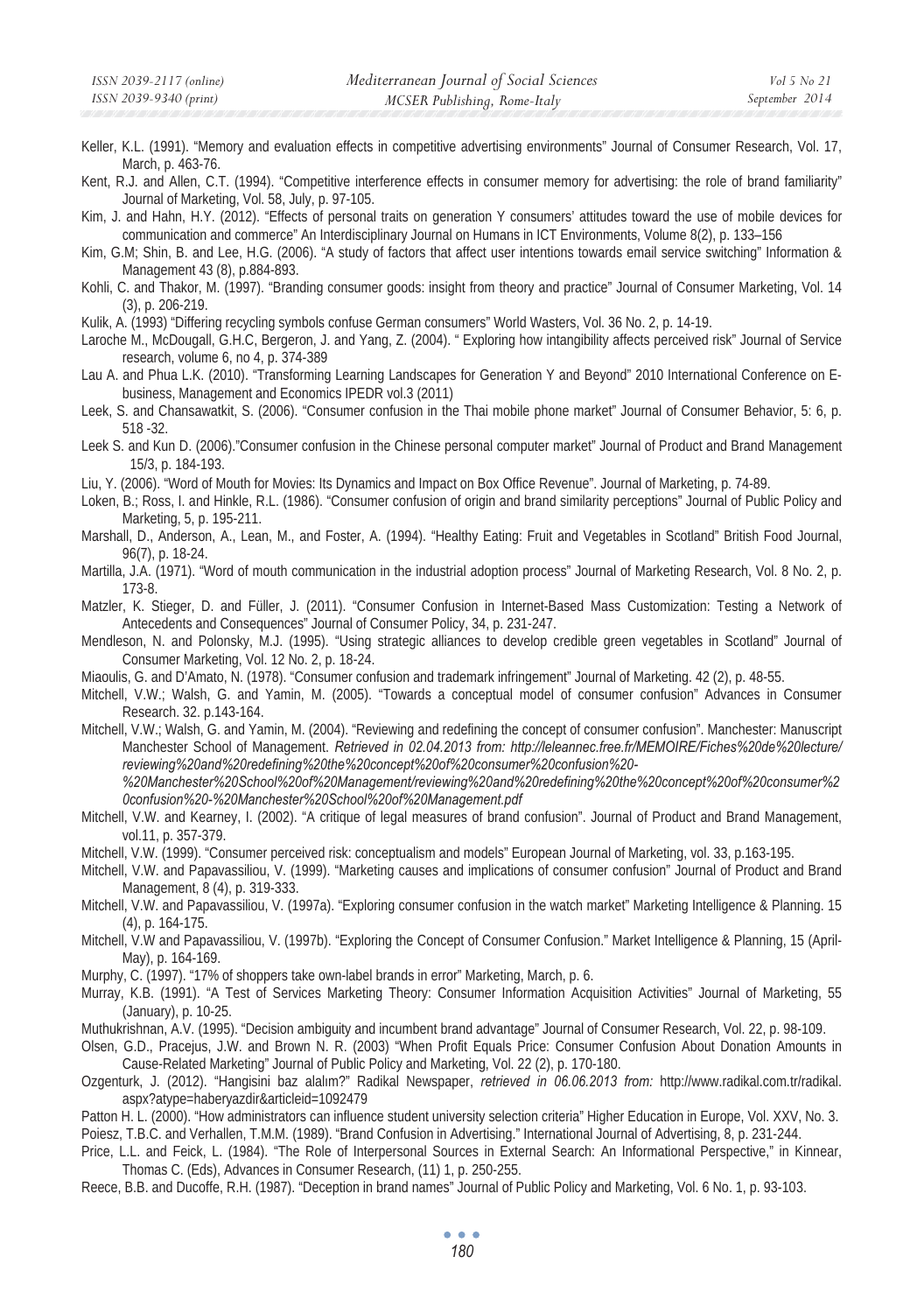- Richins, M. L. and Root-Shaffer, T. (1988). "The role of involvement and opinion leadership in consumer word of mouth: An implicit model mad explicit" Advances in Consumer Research, 15, p. 32-36.
- Richins, M. L. (1983). "Negative Word-of-Mouth by Dissatisfied Consumers: A Pilot Study," Journal of Marketing, 47 (Winter), p.68-78.

Schweizer, M.; Kotouc, A.J. and Wagner T. (2006). "Scale Development for Consumer Confusion, Advances in Consumer Research" 33(1), p. 184-190.

- Schweizer, M. (2004). "Consumer Confusion im Handel Ein Umweltpsychologisches Erklärungsmodell" St. Gallen: Rosch-Buch, Stresslitz.
- Silverman, G. (1997). "Harvesting the Power of Word of Mouth" Potentials in Marketing, 30 (9), p. 14-16.
- Singh, J. (1990). "Voice, Exit, and Negative Word-of- Mouth Behaviors: Investigation Across Three Categories" Journal of the Academy of Marketing Science, 18 (1), p. 1-16.
- Smith, R.E. and Swinyard, W.R. (1983). "Attitude-behaviour consistency: the impact of trial versus advertising" The Journal of Marketing Research, Vol. 20, August, p. 257-67.
- Sproles, G.B. and Kendall, E.L. (1986). "A Methodology for Profiling Consumers' Decision-Making Styles".Journal of Consumer Affairs. 20 (2), p. 267-279.

Thompson, D., Hamilton, R. and Rust, R. (2005). "Feature fatigue: when product capabilities become too much of a good thing" Journal of Marketing Research, Vol. 42 No. 4, p. 431-42.

- Turkcell Annual Report (2012). *Retrieved in 05.07.2014 from:* http://s.turkcell.com.tr/hakkimizda/en/yatirimciiliskileri/Investor ReportLibrary/turkcell\_annual\_report\_2012.pdf
- Turkiye Newspaper (2013). "Tarifede kafa karısıklığı sona eriyor" *Retrieved in 12.07.2013 from:* http://www.turkiyegazetesi.com.tr /ekonomiturkiye/36199.aspx
- Turnbull, P.W.; Leek, S. and Ying, G. (2000). "Customer Confusion: The Mobile Phone Market" Journal of Marketing Management. 16, p. 143-163.
- Walsh, G., and Mitchell, V.W. (2010). "The effect of consumer confusion proneness on word of mouth, trust, and customer satisfaction" European Journal of Marketing, 40(6), p. 838–859.
- Walsh, G. and Mitchell, V.W. (2005a). "Consumers vulnerable to perceived product similarity problems: scale development and identification" Journal of Macromarketing, Vol. 25 No. 2, p. 140-52.
- Walsh, G. and Mitchell, V.W. (2005b). "Demographic characteristics of consumers who find it difficult to decide", Marketing Intelligence & Planning, Vol. 23 No. 3, p. 281-95.
- Walsh, G., Henning-Thurau, T. and Mitchell, V.W. (2002). "Conceptualizing consumer confusion" American Marketing Association.Conference Proceedings. 13. p. 172-173.
- Walsh, G. (2002). "Konsumentenverwirrtheit als Marketingherausforderung" Wiesbaden: Deutscher Universitäts-Verlag.
- Walsh, G. (1999). "German Consumer Decision-Making Styles with an Emphasis on Consumer Confusion" Manchester, UMIST, Precinct Library, Theses collection.
- Westbrook, R.A. (1987). "Product/consumption-based affective responses and postpurchase processes" Journal of Marketing Research, 24 (3), p. 258-270.
- Whyte, W.H. Jr. (1954). "The Web of Word-of-Mouth," Fortune 1, p. 140-143.
- Williams, K.C and Page R.A. (2010). "Marketing to the generations" Journal of Behavioral Studies in Business, p. 8-10 *Retrieved in 03.07.2014 from: http://www.www.aabri.com/manuscripts/10575.pdf* www.tuik.gov.tr

#### **Appendix**

**Appendix 1.** Definitions of consumer confusion

| Author(s)                     | Year | <b>Definition</b>                                                                                                                                                                                                                                     |
|-------------------------------|------|-------------------------------------------------------------------------------------------------------------------------------------------------------------------------------------------------------------------------------------------------------|
| Sproles and<br>Kendall        | 1986 | (consumers) perceive many brands and stores from which to choose and have difficulty making choices.<br>Furthermore, they experience information overload.                                                                                            |
| Huffman and<br>Kahn           | 1998 | the huge number of potential options () may be confusing and 'The confusion a consumer experiences<br>with a wide assortment of options, however is due to the perceived complexity not necessarily to the actual<br>complexity or variety.           |
| Mitchell and<br>Papavassiliou | 1999 | Confusion is a state of mind which affects information processing and decision making. The consumer may<br>therefore be aware or unaware of confusion.                                                                                                |
| Walsh                         | 1999 | Confusion is an uncomfortable state of mind that primarily arises in the pre- purchase phase and which<br>negatively affects consumers' information processing and decision making abilities and can lead to<br>consumers making sub-optimal choices. |
| Chryssochoidis                | 2000 | Confusion is defined as a situation in which consumers form inaccurate beliefs about the attributes or<br>performance of a less known product as they base themselves on a more familiar product's attributes or<br>performance.                      |
| Turnbull et. al.              | 2000 | () consumer confusion is defined as consumer failure to develop a correct interpretation of various facets of<br>a product / service during the information processing procedure.                                                                     |
| Walsh                         | 2002 | Consumer confusion is a conscious or unconscious disturbance of information processing of consumers,<br>triggered by external stimuli and of temporary nature, () it can lead to sub-optimal purchase decisions.                                      |